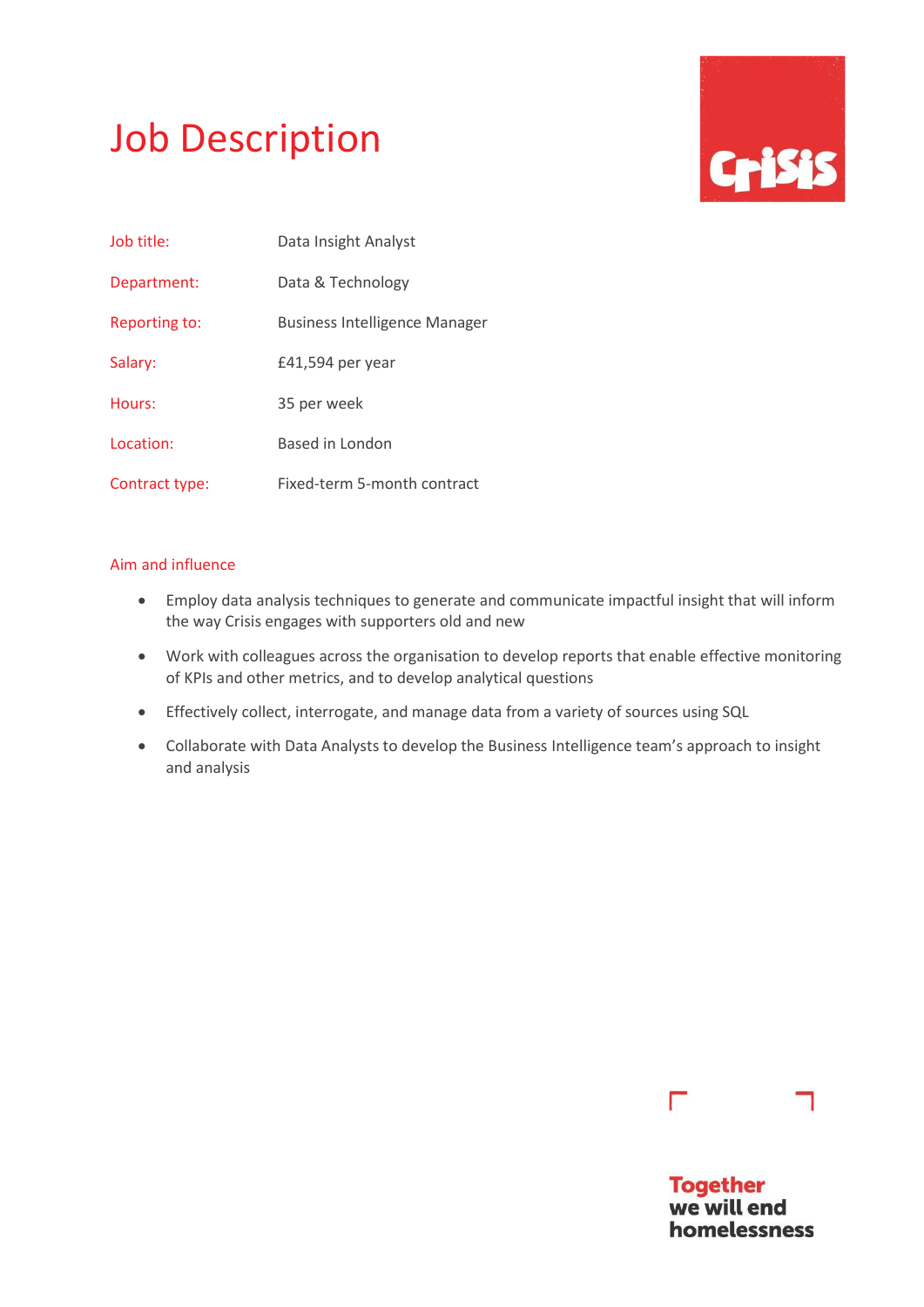# Organisational chart



# Job responsibilities

- 1. Insight and analysis
	- Engage with teams across Crisis to produce high quality and impactful insight, with actionable recommendations that will help us to keep our supporters engaged as we work to end homelessness.
	- Utilise data science techniques to contribute to projects including income forecasting, spatial analysis, LTV modelling, segmentation and reporting that will have a direct impact on business planning.
	- Convey complex analytical concepts, through clear reports and presentations, in ways that are easily comprehensible by stakeholders across the organisation.
	- Access, manipulate, and combine data from a variety of internal and external sources using SQL Server Management Studio.
	- Use Python, R, Excel, or similar tools to provide insight and create meaningful visuals.
	- Work with Data Analysts, sharing expertise and developing the BI team's insight, analysis and reporting capabilities.
- 2. Reporting
	- Use Power BI to build and maintain dashboards to communicate progress with KPIs and other metrics to audiences across the organisation, with data from a variety of sources.
	- Work with colleagues across the organisation to help them design appropriate KPIs, and to ensure that all data required to monitor them is generated and stored effectively.
- 3. Data management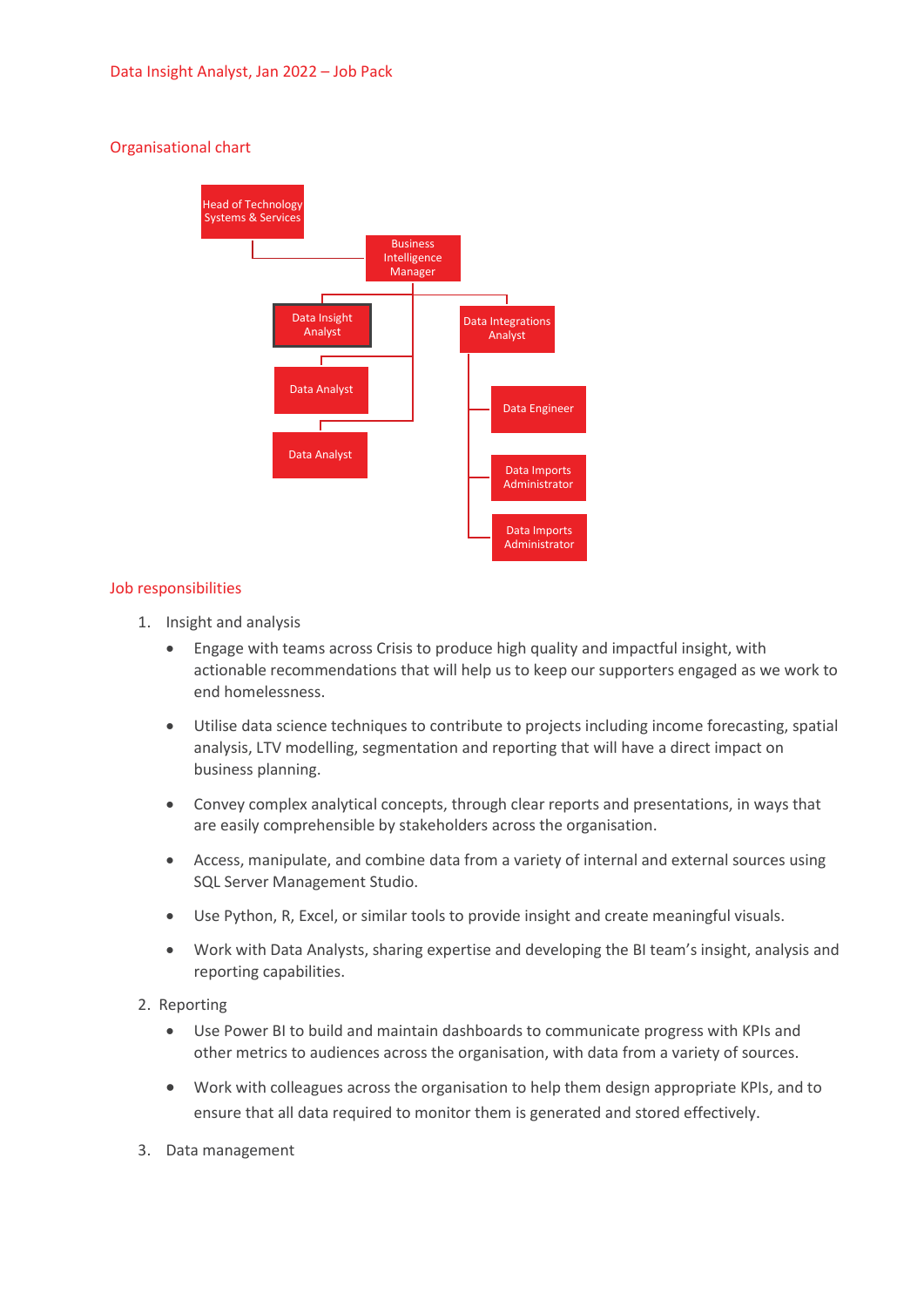- Promote and encourage correct use of the various databases that are used to store data, ensuring information is recorded in line with internal and external requirements.
- Consistently document procedures, processes and code that support insights and analysis activities.

#### General responsibilities

- Actively encourage and support member involvement within Crisis
- Develop and maintain an understanding of Crisis and the needs and circumstances of homeless people
- Comply with Crisis policies and procedures, including Health and Safety policies, for which all employees owe a duty of care both to themselves and others, in accordance with the Health and Safety at Work Act
- Carry out any other duties that may reasonably be required in the light of the main purpose of the job

#### Person Specification

#### Essential

- 1. Experience of turning detailed statistical analysis into actionable recommendations.
- 2. Ability with data science and mathematical, statistical, analytical techniques, including predictive modelling.
- 3. Skilled in the use of data science and analytical tools, such as Python, R, Knime, or similar.
- 4. Demonstrable experience of creating queries to extract, interrogate and aggregate information from relational databases using SQL, and an understanding of the underlying logic.
- 5. Familiarity with a variety of data sources, including CRMs, Google Analytics, social media, and segmentation models.
- 6. Experience of using interactive data visualisation and business intelligence tools, such as Power BI.
- 7. Story-telling abilities that enable clear and assertive communication with a wide range of audiences, and the succinct conveyance of complex ideas.
- 8. Flexibility to work with a variety of stakeholders, both internal and external, to plan and prioritise work.
- 9. Commitment to Crisis's purpose and values including equality and social inclusion.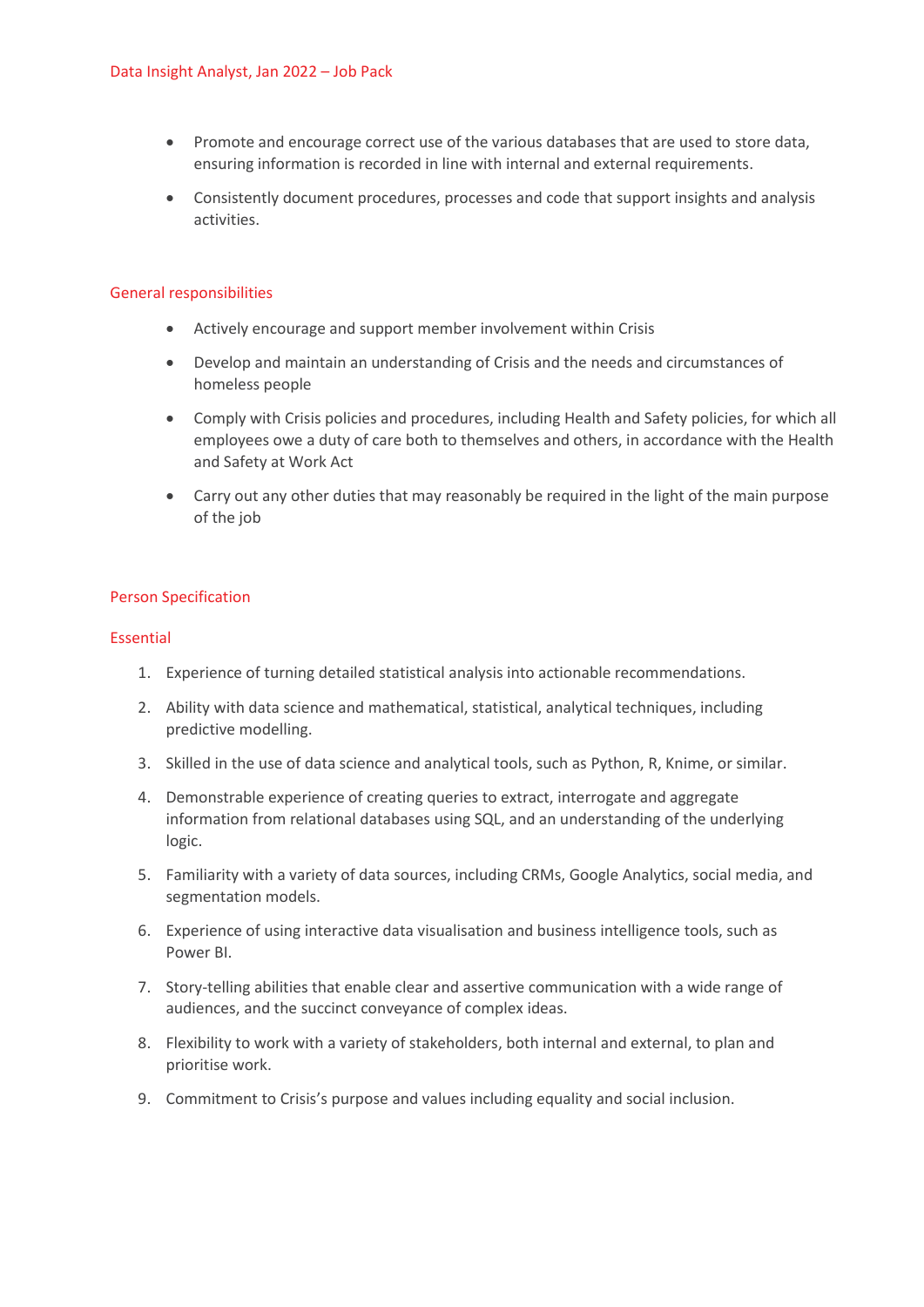#### Desirable

1. Experience using SQL to interrogate the Raiser's Edge.

*We encourage applications from all sections of the community and particularly from people who have lived experience of homelessness.*

# Supporting your application

Thank you for your interest in working for Crisis.

Before you apply, please take a moment to read through the frequently asked questions below which are designed to support your application and help you understand our recruitment processes.

# The person specification requires a qualification or experience that I do not have. Is it still worth me applying?

The person specification has the key knowledge, skills, experience or behaviours needed to carry out the job successfully and you will be scored based on any information you provide. If you don't quite meet the criteria, for example if you have an understanding of something rather than experience of doing it yourself, you may still pick up points for explaining your understanding or how you might approach it. However, some of the person specification points, for example specific qualifications, are critical to the role so if you don't meet those requirements, you are unlikely to be shortlisted.

#### Can I apply by sending my CV?

Occasionally we accept CVs and a covering letter but only if this is requested in the advert for the post. We don't accept speculative applications or hold CVs on file.

#### What should I do if I can't complete an online application?

If you would like to apply in a different format, for example in a Word document, because you are unable to use the online process, please contact the Recruitment Team [jobs@crisis.org.uk](http://#) It is helpful if you provide details of your requirements or suggestions about how we might best support you to apply so that we're able to consider alternatives.

#### How can I maximise my chance of being shortlisted?

It is important that you complete all sections of the online application form to ensure that the recruiting panel understand your interests, skills, behaviours, knowledge and experience.

Shortlisting is mostly based on the information you provide in the assessment form section. A strong application will also be in line with the Crisis Values that you can find on our website.

Please note! If you don't provide full responses against the person specification points, the panel won't be able to score your application fully and it will be unlikely there is enough information for you to be shortlisted.

#### How quickly will I know if I have been shortlisted?

Every recruitment campaign will be different depending on how quickly the shortlisting panel can review applications but if you have not been shortlisted, you will receive an email from us confirming that.